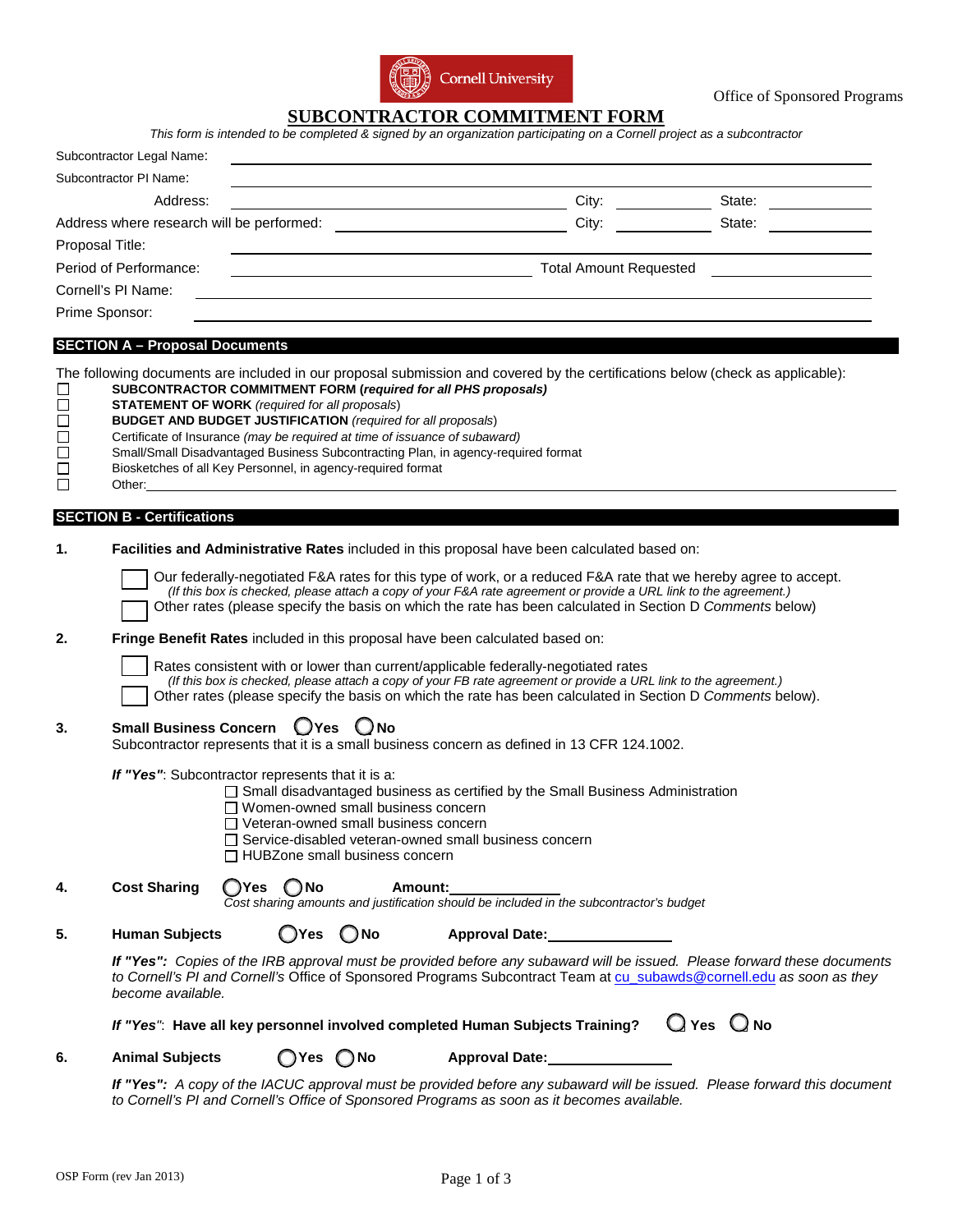

## **SUBCONTRACTOR COMMITMENT FORM**

#### **7. Conflict of Interest**

Not applicable because this project is not being funded by a sponsor that has adopted the federal financial disclosure requirements.

*A. Mandatory for PHS, or other sponsors that have adopted the requirements regarding Conflicts of Interest , outlined in 42 CFR 50, Subpart F, Responsibility of Applicants for Promoting Objectivity in Research:*

Subcontractor Organization/Institution certifies that it has an active and enforced conflict of interest policy that is consistent with the provision of 42 CFR Part 50, Subpart F "Responsibility of Applicants for Promoting Objectivity in Research" and has registered as an organization with a PHS-compliant FCOI policy with the FDP Clearinghouse.

Subcontractor Organization/Institution certifies that it has an active and enforced conflict of interest policy that is consistent with the provision of 42 CFR Part 50, Subpart F "Responsibility of Applicants for Promoting Objectivity in Research." Subcontractor also certifies that, to the best of Institution's knowledge, (1) all financial disclosures have been made related to the activities that may be funded by or through a resulting agreement, and required by its conflict of interest policy; and, (2) all identified conflicts of interest have or will have been satisfactorily managed, reduced or eliminated in accordance with Subcontractor's conflict of interest policy prior to the expenditures of any funds under any [resultant agreement.](http://sites.nationalacademies.org/PGA/fdp/PGA_061001)

Subcontractor does not have an active and/or enforced conflict of interest policy and wishes to comply with Cornell's Financial Conflict of Interest policy.

*B.* **For NSF, or other sponsors that have adopted NSF's conflict of interest requirements:**

Subcontractor certifies it is in compliance with the requirement to maintain a written and enforced policy on conflict of interest and complies with Chapter IX.A. of the NSF Award and Administration Guide February 2019.

Subcontractor acknowledges that failure to have a fully implemented conflict of interest policy may render it ineligible to receive funding from Cornell University. Subcontractor further acknowledges and agrees, within 15 calendar days of Cornell's request, Subcontractor will provide to Cornell copies of and/or access to any and all relevant documentation deemed necessary by Cornell to establish Subcontractor's compliance with its or Cornell's conflict of interest policy.

#### **8. Debarment and Suspension**

Is the PI or any other employee or student participating in this project debarred, suspended or otherwise excluded from or ineligible for participation in federal assistance programs or activities?  $\bigcap$  Yes  $\bigcap$  No (**If "Yes",** explain in Section D *Comments* below)

The Subcontractor certifies they: (answer all questions below)

 $\bigcirc$  are  $\bigcirc$  are not presently debarred, suspended, proposed for debarment, or declared ineligible for award of federal contracts  $\bigcirc$  are  $\bigcirc$  are not presently indicted for, or otherwise criminally or civilly charged by a government entity  $\bigcirc$  have  $\bigcirc$  have not within three (3) years preceding this offer, been convicted of or had a civil jud within three (3) years preceding this offer, been convicted of or had a civil judgment rendered against them for commission of fraud or criminal offense in connection with obtaining, attempting to obtain, or performing a public (federal, state or local) contract or subcontract; violation of Federal or State antitrust statutes relating to the submission of offers; or commission of embezzlement, theft, forgery, bribery, falsification or destruction of records, making false statements or receiving stolen property  $\bigcap$  have  $\bigcap$  have not within three (3) years preceding this offer, had one or more contracts terminated for default by any federal agency

#### **SECTION C - Audit Status**

**9. Audit Status**

 $\Box$  Subcontractor receives an annual audit in accordance with OMB Circular A-133. Most recent fiscal year completed: FY